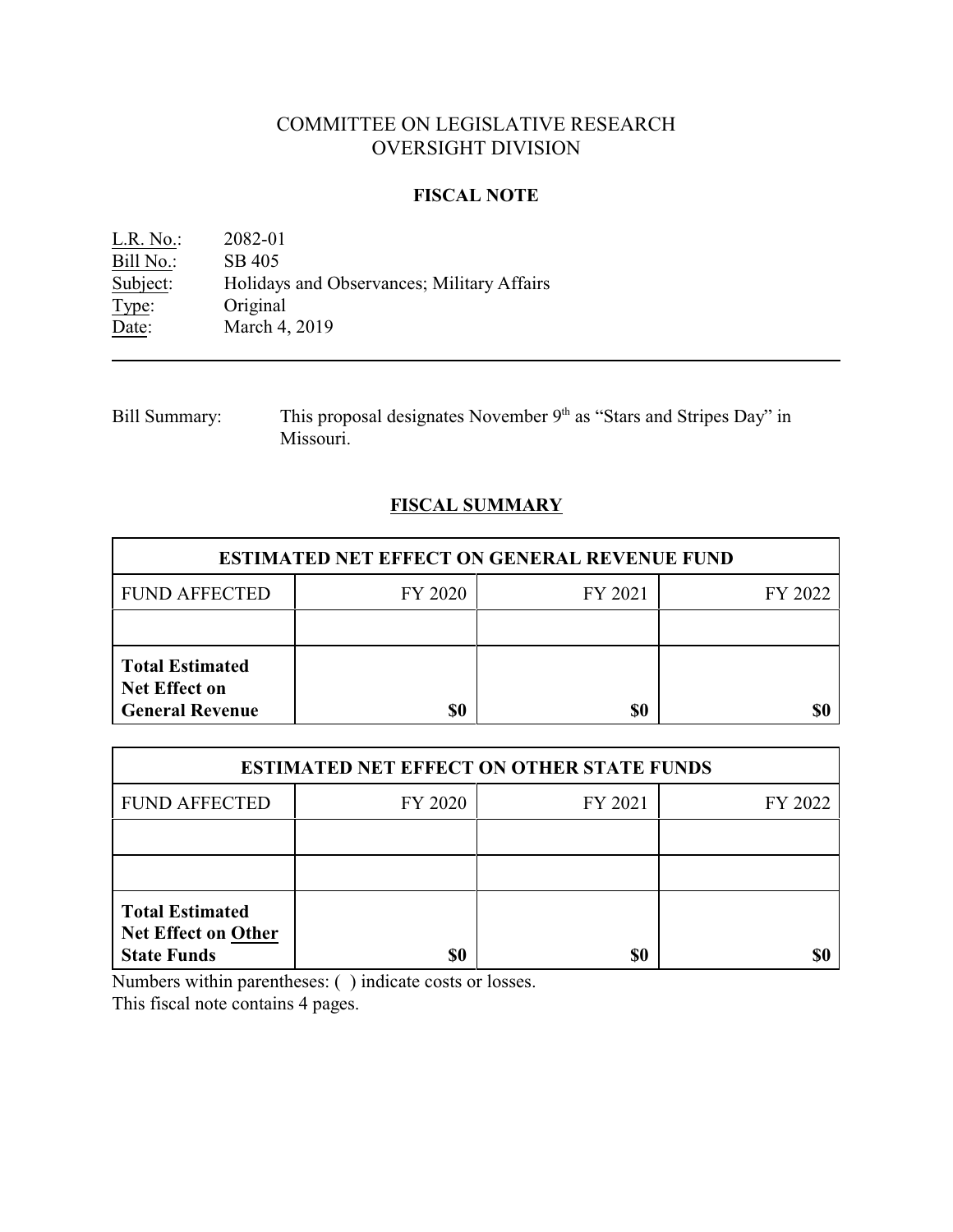L.R. No. 2082-01 Bill No. SB 405 Page 2 of 4 March 4, 2019

| <b>ESTIMATED NET EFFECT ON FEDERAL FUNDS</b>                        |         |         |         |  |
|---------------------------------------------------------------------|---------|---------|---------|--|
| <b>FUND AFFECTED</b>                                                | FY 2020 | FY 2021 | FY 2022 |  |
|                                                                     |         |         |         |  |
|                                                                     |         |         |         |  |
| <b>Total Estimated</b><br>Net Effect on All<br><b>Federal Funds</b> | \$0     | \$0     |         |  |

| <b>ESTIMATED NET EFFECT ON FULL TIME EQUIVALENT (FTE)</b>    |         |         |         |  |
|--------------------------------------------------------------|---------|---------|---------|--|
| <b>FUND AFFECTED</b>                                         | FY 2020 | FY 2021 | FY 2022 |  |
|                                                              |         |         |         |  |
|                                                              |         |         |         |  |
| <b>Total Estimated</b><br><b>Net Effect on</b><br><b>FTE</b> |         |         |         |  |

 $\Box$  Estimated Net Effect (expenditures or reduced revenues) expected to exceed \$100,000 in any of the three fiscal years after implementation of the act.

| <b>ESTIMATED NET EFFECT ON LOCAL FUNDS</b> |         |         |         |
|--------------------------------------------|---------|---------|---------|
| <b>FUND AFFECTED</b>                       | FY 2020 | FY 2021 | FY 2022 |
| <b>Local Government</b>                    | \$0     | \$0     | \$0     |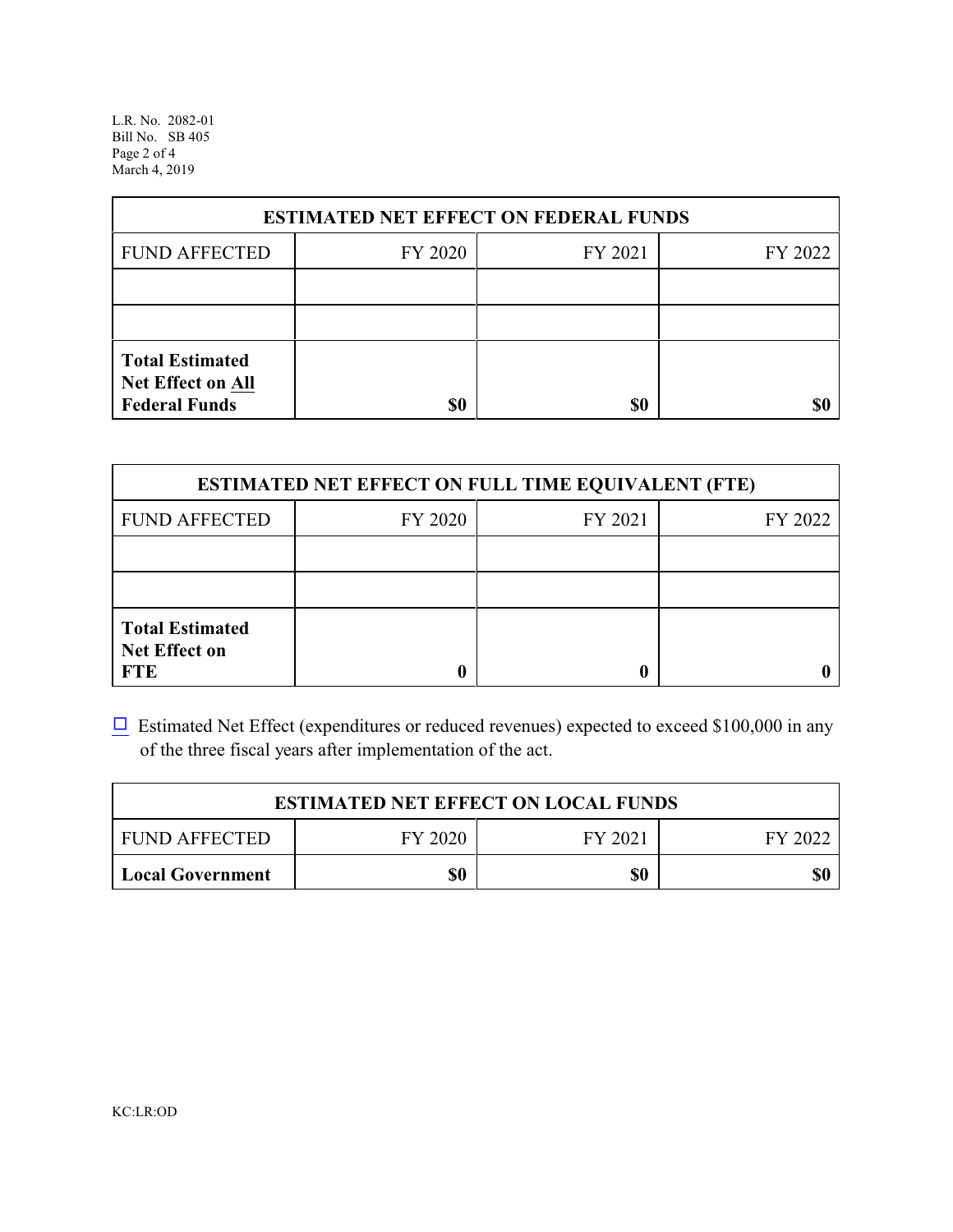L.R. No. 2082-01 Bill No. SB 405 Page 3 of 4 March 4, 2019

### **FISCAL ANALYSIS**

#### ASSUMPTION

Officials from the **Office of Administration** and the **Department of Public Safety** - **Missouri Veterans Commission** each assume the proposal will have no fiscal impact on their respective organizations.

**Oversight** notes that the above mentioned agencies have each stated the proposal would not have a direct fiscal impact on their respective organizations. Oversight does not have any information to the contrary. Therefore, Oversight will reflect a zero impact on the fiscal note.

| FISCAL IMPACT - State Government | FY 2020<br>$(10 \text{ Mo.})$ | FY 2021                       | FY 2022                       |
|----------------------------------|-------------------------------|-------------------------------|-------------------------------|
|                                  | $\underline{\underline{\$0}}$ | $\underline{\underline{\$0}}$ | $\underline{\underline{\$0}}$ |
|                                  |                               |                               |                               |
| FISCAL IMPACT - Local Government | FY 2020<br>$(10 \text{ Mo.})$ | FY 2021                       | FY 2022                       |
|                                  | $\underline{\underline{\$0}}$ | <u>\$0</u>                    | $\underline{\underline{\$0}}$ |

## FISCAL IMPACT - Small Business

No direct fiscal impact to small businesses would be expected as a result of this proposal.

#### FISCAL DESCRIPTION

The proposed legislation appears to have no direct fiscal impact.

This legislation is not federally mandated, would not duplicate any other program and would not require additional capital improvements or rental space.